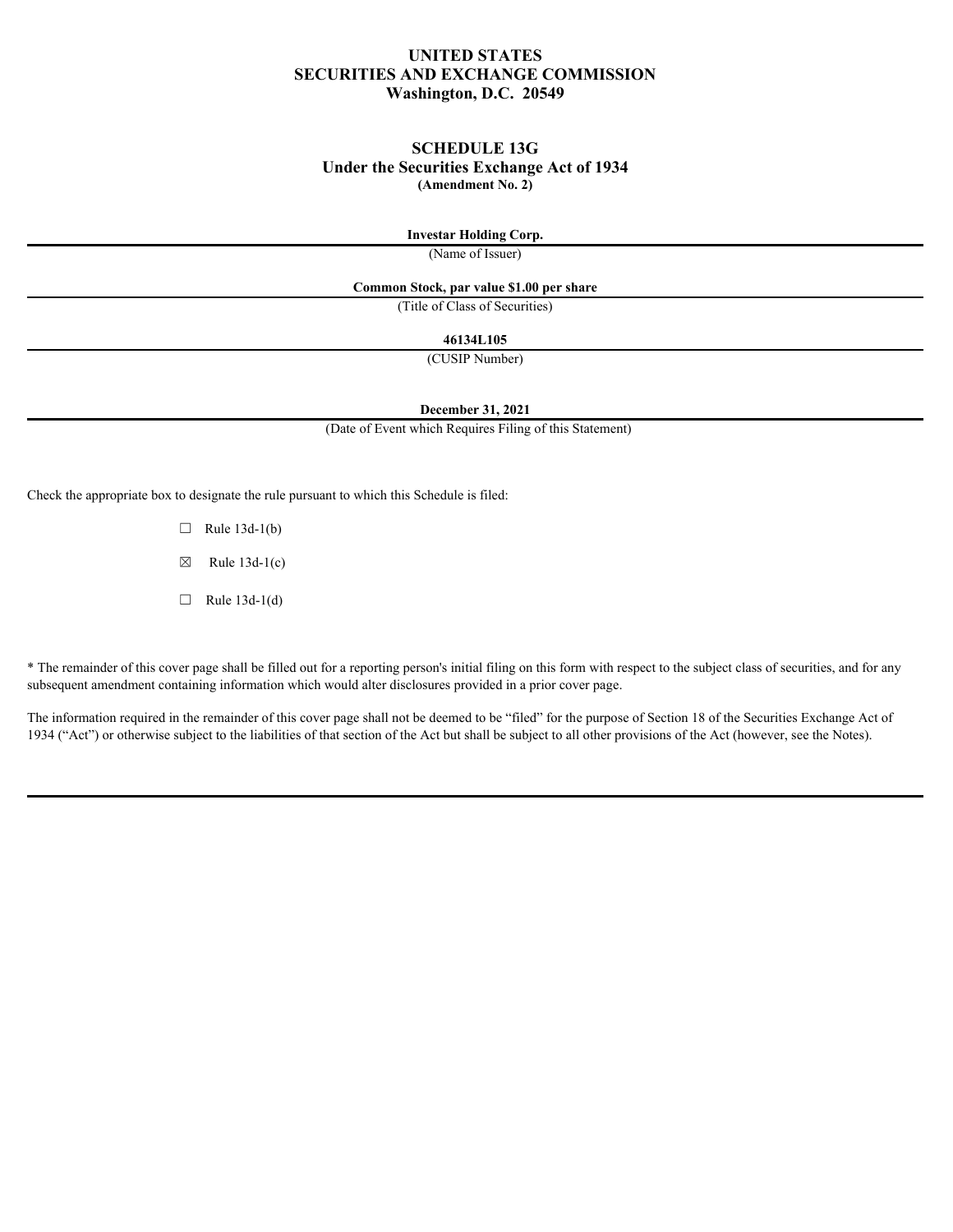| <b>NAMES OF REPORTING PERSONS</b><br>1<br><b>EJF</b> Capital LLC<br><b>CHECK THE APPROPRIATE BOX IF A MEMBER OF A GROUP</b><br>$\overline{2}$<br>(a)<br>(b)<br><b>SEC USE ONLY</b><br>$\mathbf{3}$<br><b>CITIZENSHIP OR PLACE OF ORGANIZATION</b><br>$\overline{\mathbf{4}}$<br>Delaware<br><b>SOLE VOTING POWER</b><br>5<br>$\boldsymbol{0}$<br><b>SHARED VOTING POWER</b><br><b>NUMBER OF SHARES</b><br>6<br>$\mathbf{0}$<br><b>BENEFICIALLY</b><br><b>OWNED BY EACH</b><br><b>SOLE DISPOSITIVE POWER</b><br><b>REPORTING PERSON</b><br>$\overline{7}$<br><b>WITH</b><br>$\overline{0}$<br><b>SHARED DISPOSITIVE POWER</b><br>8<br>$\theta$<br>AGGREGATE AMOUNT BENEFICIALLY OWNED BY EACH REPORTING PERSON<br>9<br>$\mathbf{0}$<br><b>CHECK IF THE AGGREGATE AMOUNT IN ROW (9) EXCLUDES CERTAIN SHARES (SEE INSTRUCTIONS)</b><br>10<br>$\Box$<br>PERCENT OF CLASS REPRESENTED BY AMOUNT IN ROW (9)<br>11<br>$0\%$<br>TYPE OF REPORTING PERSON (SEE INSTRUCTIONS)<br>12<br>IA |  |  |  |  |
|---------------------------------------------------------------------------------------------------------------------------------------------------------------------------------------------------------------------------------------------------------------------------------------------------------------------------------------------------------------------------------------------------------------------------------------------------------------------------------------------------------------------------------------------------------------------------------------------------------------------------------------------------------------------------------------------------------------------------------------------------------------------------------------------------------------------------------------------------------------------------------------------------------------------------------------------------------------------------------|--|--|--|--|
|                                                                                                                                                                                                                                                                                                                                                                                                                                                                                                                                                                                                                                                                                                                                                                                                                                                                                                                                                                                 |  |  |  |  |
|                                                                                                                                                                                                                                                                                                                                                                                                                                                                                                                                                                                                                                                                                                                                                                                                                                                                                                                                                                                 |  |  |  |  |
|                                                                                                                                                                                                                                                                                                                                                                                                                                                                                                                                                                                                                                                                                                                                                                                                                                                                                                                                                                                 |  |  |  |  |
|                                                                                                                                                                                                                                                                                                                                                                                                                                                                                                                                                                                                                                                                                                                                                                                                                                                                                                                                                                                 |  |  |  |  |
|                                                                                                                                                                                                                                                                                                                                                                                                                                                                                                                                                                                                                                                                                                                                                                                                                                                                                                                                                                                 |  |  |  |  |
|                                                                                                                                                                                                                                                                                                                                                                                                                                                                                                                                                                                                                                                                                                                                                                                                                                                                                                                                                                                 |  |  |  |  |
|                                                                                                                                                                                                                                                                                                                                                                                                                                                                                                                                                                                                                                                                                                                                                                                                                                                                                                                                                                                 |  |  |  |  |
|                                                                                                                                                                                                                                                                                                                                                                                                                                                                                                                                                                                                                                                                                                                                                                                                                                                                                                                                                                                 |  |  |  |  |
|                                                                                                                                                                                                                                                                                                                                                                                                                                                                                                                                                                                                                                                                                                                                                                                                                                                                                                                                                                                 |  |  |  |  |
|                                                                                                                                                                                                                                                                                                                                                                                                                                                                                                                                                                                                                                                                                                                                                                                                                                                                                                                                                                                 |  |  |  |  |
|                                                                                                                                                                                                                                                                                                                                                                                                                                                                                                                                                                                                                                                                                                                                                                                                                                                                                                                                                                                 |  |  |  |  |
|                                                                                                                                                                                                                                                                                                                                                                                                                                                                                                                                                                                                                                                                                                                                                                                                                                                                                                                                                                                 |  |  |  |  |
|                                                                                                                                                                                                                                                                                                                                                                                                                                                                                                                                                                                                                                                                                                                                                                                                                                                                                                                                                                                 |  |  |  |  |
|                                                                                                                                                                                                                                                                                                                                                                                                                                                                                                                                                                                                                                                                                                                                                                                                                                                                                                                                                                                 |  |  |  |  |
|                                                                                                                                                                                                                                                                                                                                                                                                                                                                                                                                                                                                                                                                                                                                                                                                                                                                                                                                                                                 |  |  |  |  |
|                                                                                                                                                                                                                                                                                                                                                                                                                                                                                                                                                                                                                                                                                                                                                                                                                                                                                                                                                                                 |  |  |  |  |
|                                                                                                                                                                                                                                                                                                                                                                                                                                                                                                                                                                                                                                                                                                                                                                                                                                                                                                                                                                                 |  |  |  |  |
|                                                                                                                                                                                                                                                                                                                                                                                                                                                                                                                                                                                                                                                                                                                                                                                                                                                                                                                                                                                 |  |  |  |  |
|                                                                                                                                                                                                                                                                                                                                                                                                                                                                                                                                                                                                                                                                                                                                                                                                                                                                                                                                                                                 |  |  |  |  |
|                                                                                                                                                                                                                                                                                                                                                                                                                                                                                                                                                                                                                                                                                                                                                                                                                                                                                                                                                                                 |  |  |  |  |
|                                                                                                                                                                                                                                                                                                                                                                                                                                                                                                                                                                                                                                                                                                                                                                                                                                                                                                                                                                                 |  |  |  |  |
|                                                                                                                                                                                                                                                                                                                                                                                                                                                                                                                                                                                                                                                                                                                                                                                                                                                                                                                                                                                 |  |  |  |  |
|                                                                                                                                                                                                                                                                                                                                                                                                                                                                                                                                                                                                                                                                                                                                                                                                                                                                                                                                                                                 |  |  |  |  |
|                                                                                                                                                                                                                                                                                                                                                                                                                                                                                                                                                                                                                                                                                                                                                                                                                                                                                                                                                                                 |  |  |  |  |
|                                                                                                                                                                                                                                                                                                                                                                                                                                                                                                                                                                                                                                                                                                                                                                                                                                                                                                                                                                                 |  |  |  |  |
|                                                                                                                                                                                                                                                                                                                                                                                                                                                                                                                                                                                                                                                                                                                                                                                                                                                                                                                                                                                 |  |  |  |  |
|                                                                                                                                                                                                                                                                                                                                                                                                                                                                                                                                                                                                                                                                                                                                                                                                                                                                                                                                                                                 |  |  |  |  |
|                                                                                                                                                                                                                                                                                                                                                                                                                                                                                                                                                                                                                                                                                                                                                                                                                                                                                                                                                                                 |  |  |  |  |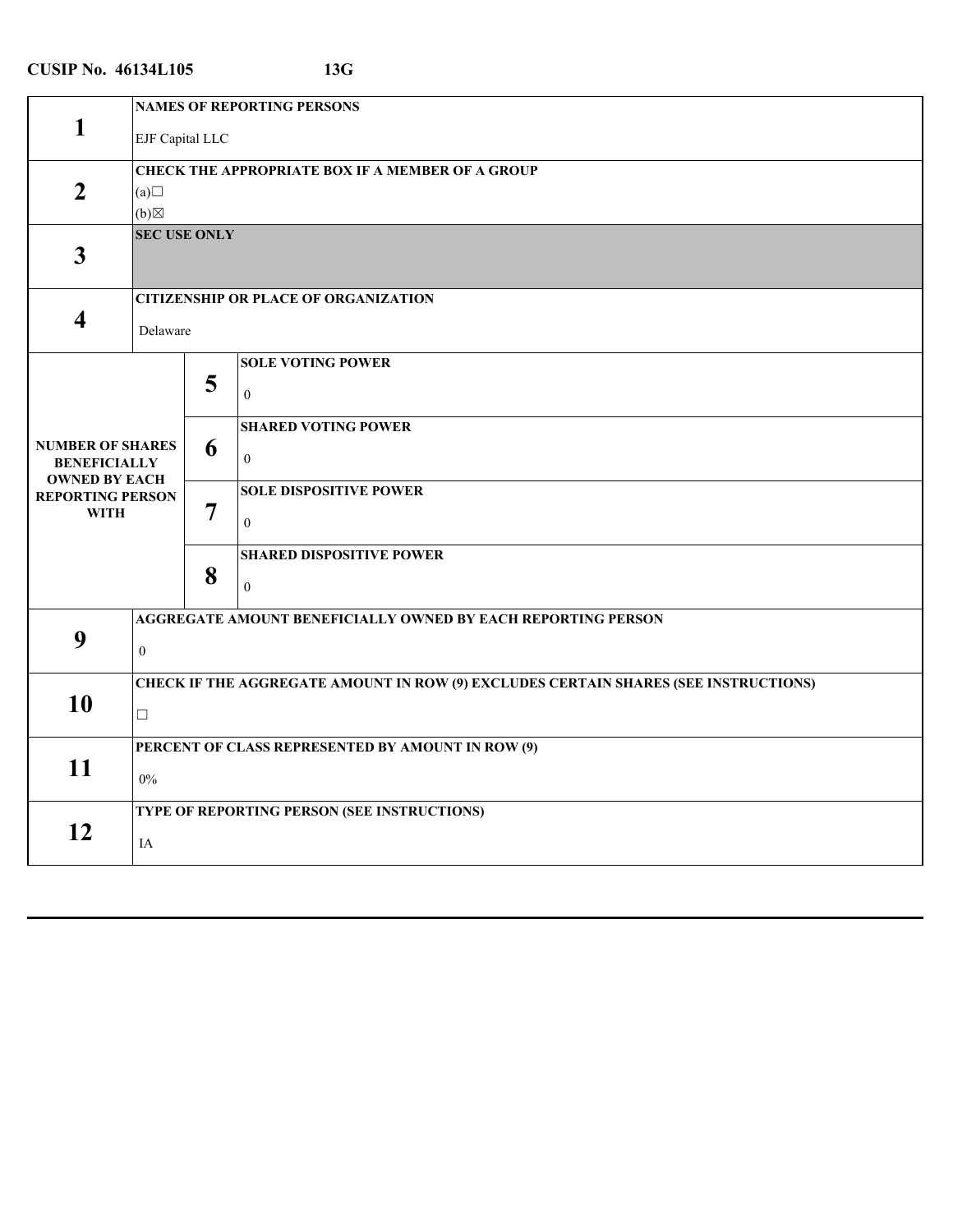|                                                                                                                  | <b>NAMES OF REPORTING PERSONS</b> |                  |                                                                                                                                                                                          |
|------------------------------------------------------------------------------------------------------------------|-----------------------------------|------------------|------------------------------------------------------------------------------------------------------------------------------------------------------------------------------------------|
| 1                                                                                                                | Emanuel J. Friedman               |                  |                                                                                                                                                                                          |
| $\overline{2}$                                                                                                   | (a)<br>$(b) \boxtimes$            |                  | <b>CHECK THE APPROPRIATE BOX IF A MEMBER OF A GROUP</b>                                                                                                                                  |
| $\mathbf{3}$                                                                                                     | <b>SEC USE ONLY</b>               |                  |                                                                                                                                                                                          |
|                                                                                                                  |                                   |                  | <b>CITIZENSHIP OR PLACE OF ORGANIZATION</b>                                                                                                                                              |
| 4                                                                                                                | <b>United States</b>              |                  |                                                                                                                                                                                          |
| <b>NUMBER OF SHARES</b><br><b>BENEFICIALLY</b><br><b>OWNED BY EACH</b><br><b>REPORTING PERSON</b><br><b>WITH</b> |                                   | 5<br>6<br>7<br>8 | <b>SOLE VOTING POWER</b><br>$\mathbf{0}$<br><b>SHARED VOTING POWER</b><br>$\mathbf{0}$<br><b>SOLE DISPOSITIVE POWER</b><br>$\theta$<br><b>SHARED DISPOSITIVE POWER</b><br>$\overline{0}$ |
| 9                                                                                                                | $\mathbf{0}$                      |                  | <b>AGGREGATE AMOUNT BENEFICIALLY OWNED BY EACH REPORTING PERSON</b>                                                                                                                      |
| 10                                                                                                               | $\Box$                            |                  | CHECK IF THE AGGREGATE AMOUNT IN ROW (9) EXCLUDES CERTAIN SHARES (SEE INSTRUCTIONS)                                                                                                      |
|                                                                                                                  |                                   |                  | PERCENT OF CLASS REPRESENTED BY AMOUNT IN ROW (9)                                                                                                                                        |
| 11                                                                                                               | $0\%$                             |                  |                                                                                                                                                                                          |
|                                                                                                                  |                                   |                  | TYPE OF REPORTING PERSON (SEE INSTRUCTIONS)                                                                                                                                              |
| 12                                                                                                               | ${\rm IN}$                        |                  |                                                                                                                                                                                          |
|                                                                                                                  |                                   |                  |                                                                                                                                                                                          |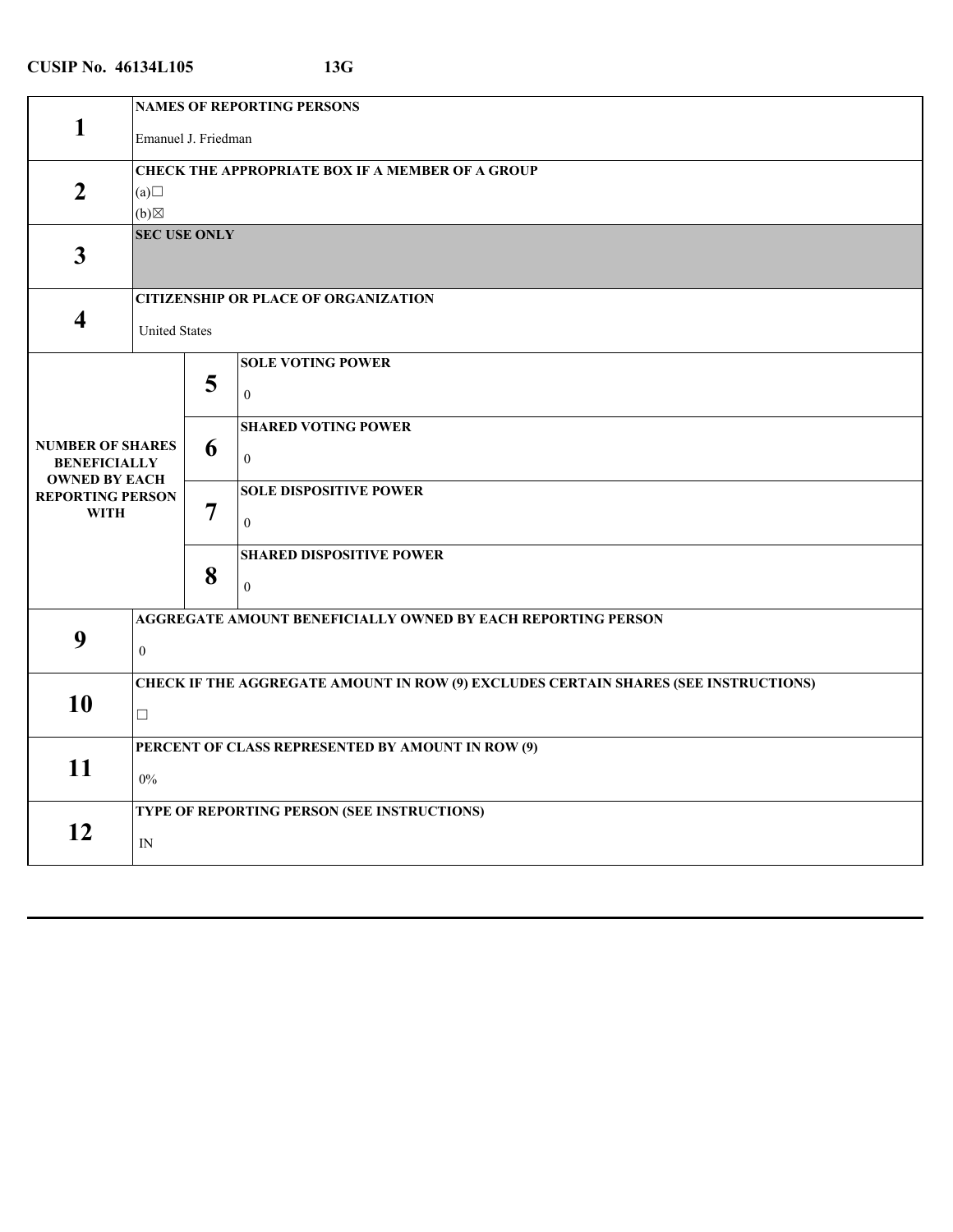|                                                                        | <b>NAMES OF REPORTING PERSONS</b> |                |                                                                                            |  |
|------------------------------------------------------------------------|-----------------------------------|----------------|--------------------------------------------------------------------------------------------|--|
| $\mathbf{1}$                                                           |                                   |                | EJF Sidecar Fund, Series LLC - Series E                                                    |  |
| $\overline{2}$                                                         | (a)<br>(b)                        |                | <b>CHECK THE APPROPRIATE BOX IF A MEMBER OF A GROUP</b>                                    |  |
| $\mathbf{3}$                                                           | <b>SEC USE ONLY</b>               |                |                                                                                            |  |
| $\overline{\mathbf{4}}$                                                | Delaware                          |                | <b>CITIZENSHIP OR PLACE OF ORGANIZATION</b>                                                |  |
|                                                                        |                                   | 5              | <b>SOLE VOTING POWER</b><br>$\overline{0}$                                                 |  |
| <b>NUMBER OF SHARES</b><br><b>BENEFICIALLY</b><br><b>OWNED BY EACH</b> |                                   | 6              | <b>SHARED VOTING POWER</b><br>$\overline{0}$                                               |  |
| <b>REPORTING PERSON</b><br><b>WITH</b>                                 |                                   | $\overline{7}$ | <b>SOLE DISPOSITIVE POWER</b><br>$\mathbf{0}$                                              |  |
|                                                                        |                                   | 8              | <b>SHARED DISPOSITIVE POWER</b><br>$\theta$                                                |  |
| 9                                                                      | $\mathbf{0}$                      |                | AGGREGATE AMOUNT BENEFICIALLY OWNED BY EACH REPORTING PERSON                               |  |
| 10                                                                     | $\Box$                            |                | <b>CHECK IF THE AGGREGATE AMOUNT IN ROW (9) EXCLUDES CERTAIN SHARES (SEE INSTRUCTIONS)</b> |  |
| 11                                                                     | $0\%$                             |                | PERCENT OF CLASS REPRESENTED BY AMOUNT IN ROW (9)                                          |  |
| 12                                                                     | OO                                |                | TYPE OF REPORTING PERSON (SEE INSTRUCTIONS)                                                |  |
|                                                                        |                                   |                |                                                                                            |  |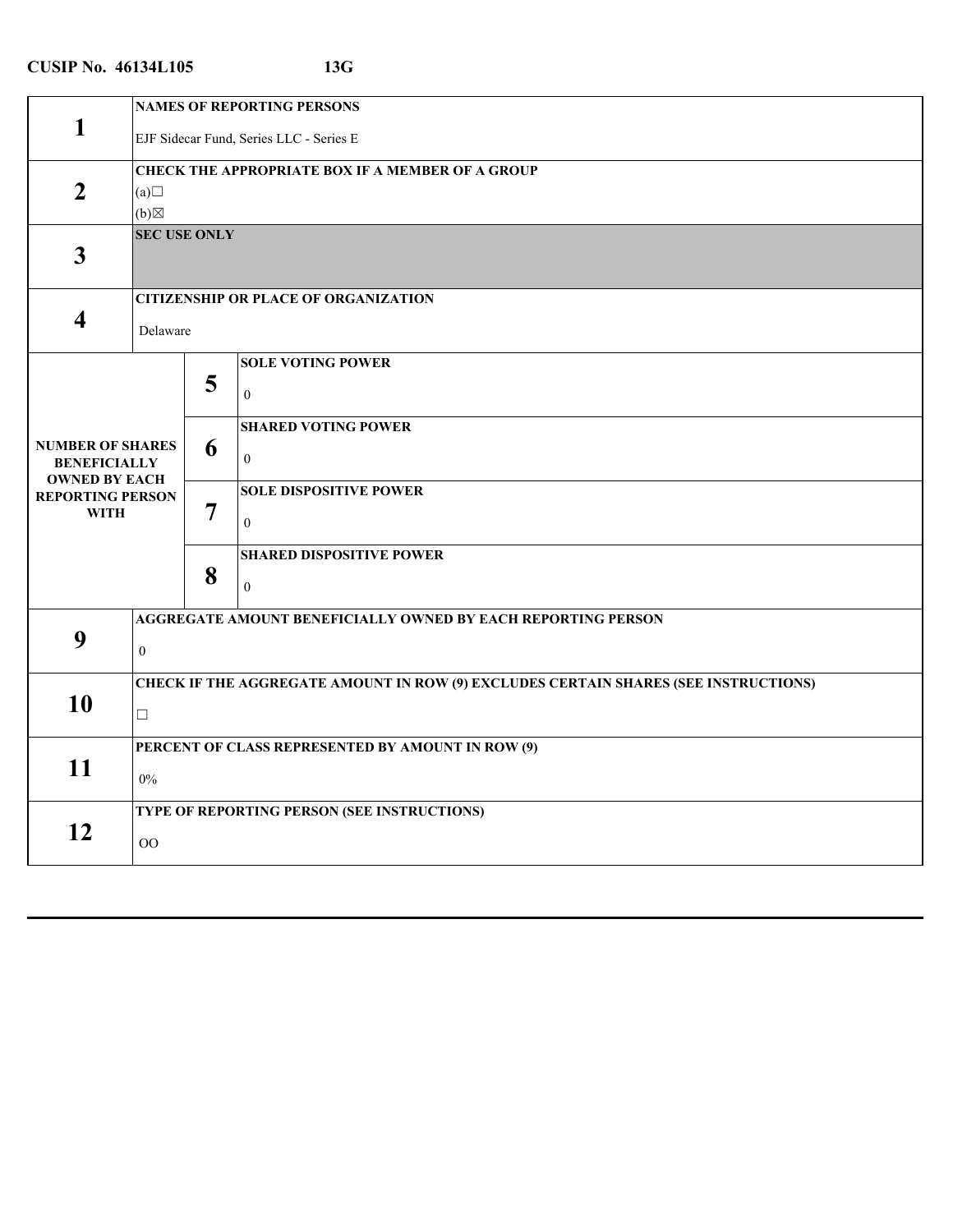| <b>NAMES OF REPORTING PERSONS</b><br>1<br>EJF Financial Services Fund, LP<br><b>CHECK THE APPROPRIATE BOX IF A MEMBER OF A GROUP</b><br>$\overline{2}$<br>(a)<br>$(b) \boxtimes$<br><b>SEC USE ONLY</b><br>$\overline{\mathbf{3}}$<br><b>CITIZENSHIP OR PLACE OF ORGANIZATION</b><br>$\overline{\mathbf{4}}$<br>Delaware<br><b>SOLE VOTING POWER</b><br>5<br>$\boldsymbol{0}$<br><b>SHARED VOTING POWER</b><br><b>NUMBER OF SHARES</b><br>6<br>$\mathbf{0}$<br><b>BENEFICIALLY</b><br><b>OWNED BY EACH</b><br><b>SOLE DISPOSITIVE POWER</b><br><b>REPORTING PERSON</b><br>7<br><b>WITH</b><br>$\mathbf{0}$<br><b>SHARED DISPOSITIVE POWER</b><br>8<br>$\theta$<br>AGGREGATE AMOUNT BENEFICIALLY OWNED BY EACH REPORTING PERSON<br>9<br>$\boldsymbol{0}$<br>CHECK IF THE AGGREGATE AMOUNT IN ROW (9) EXCLUDES CERTAIN SHARES (SEE INSTRUCTIONS)<br>10<br>$\Box$<br>PERCENT OF CLASS REPRESENTED BY AMOUNT IN ROW (9)<br>11<br>$0\%$<br>TYPE OF REPORTING PERSON (SEE INSTRUCTIONS)<br>12<br>${\rm PN}$ |  |  |  |
|-------------------------------------------------------------------------------------------------------------------------------------------------------------------------------------------------------------------------------------------------------------------------------------------------------------------------------------------------------------------------------------------------------------------------------------------------------------------------------------------------------------------------------------------------------------------------------------------------------------------------------------------------------------------------------------------------------------------------------------------------------------------------------------------------------------------------------------------------------------------------------------------------------------------------------------------------------------------------------------------------------|--|--|--|
|                                                                                                                                                                                                                                                                                                                                                                                                                                                                                                                                                                                                                                                                                                                                                                                                                                                                                                                                                                                                       |  |  |  |
|                                                                                                                                                                                                                                                                                                                                                                                                                                                                                                                                                                                                                                                                                                                                                                                                                                                                                                                                                                                                       |  |  |  |
|                                                                                                                                                                                                                                                                                                                                                                                                                                                                                                                                                                                                                                                                                                                                                                                                                                                                                                                                                                                                       |  |  |  |
|                                                                                                                                                                                                                                                                                                                                                                                                                                                                                                                                                                                                                                                                                                                                                                                                                                                                                                                                                                                                       |  |  |  |
|                                                                                                                                                                                                                                                                                                                                                                                                                                                                                                                                                                                                                                                                                                                                                                                                                                                                                                                                                                                                       |  |  |  |
|                                                                                                                                                                                                                                                                                                                                                                                                                                                                                                                                                                                                                                                                                                                                                                                                                                                                                                                                                                                                       |  |  |  |
|                                                                                                                                                                                                                                                                                                                                                                                                                                                                                                                                                                                                                                                                                                                                                                                                                                                                                                                                                                                                       |  |  |  |
|                                                                                                                                                                                                                                                                                                                                                                                                                                                                                                                                                                                                                                                                                                                                                                                                                                                                                                                                                                                                       |  |  |  |
|                                                                                                                                                                                                                                                                                                                                                                                                                                                                                                                                                                                                                                                                                                                                                                                                                                                                                                                                                                                                       |  |  |  |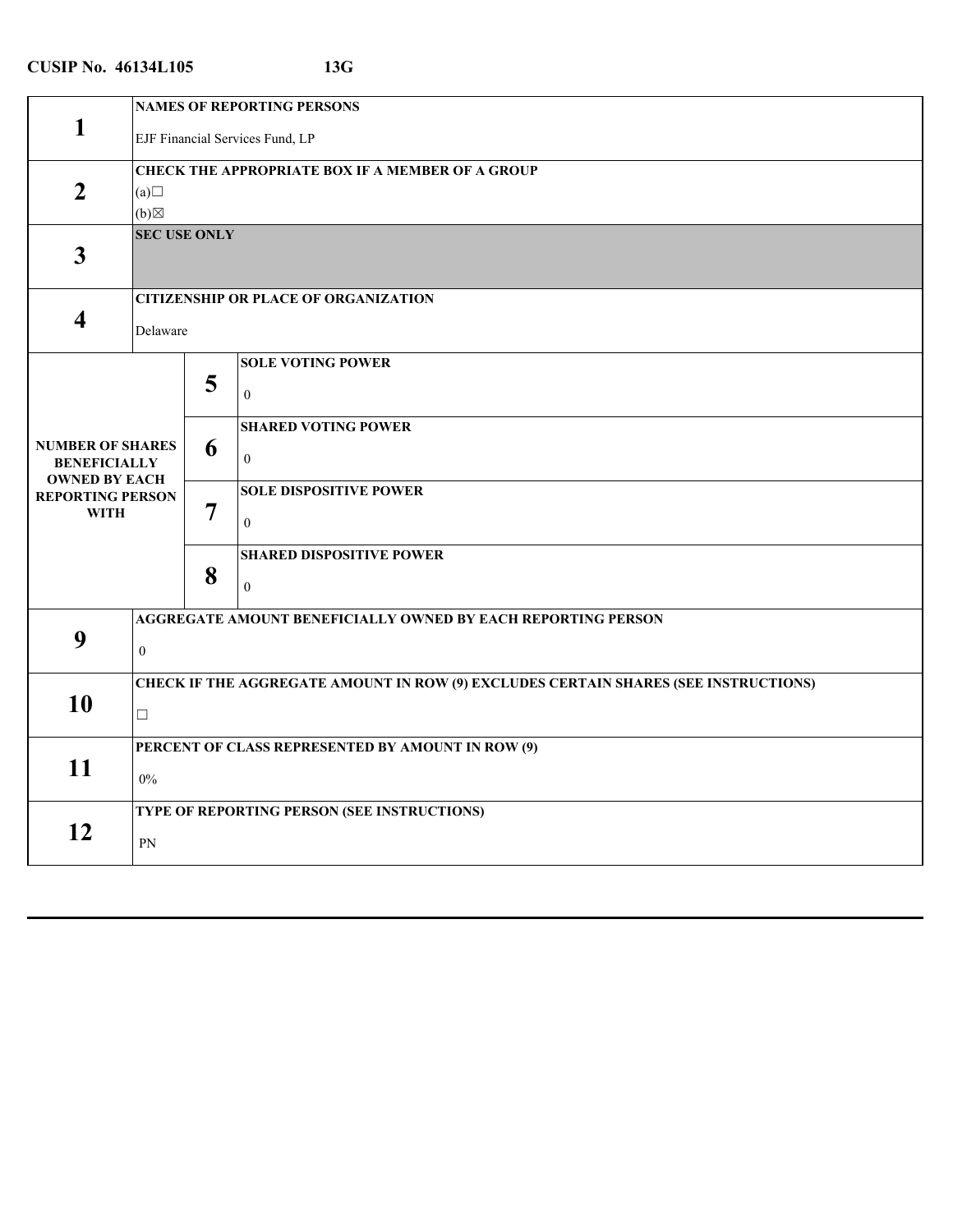| <b>NAMES OF REPORTING PERSONS</b><br>1<br>EJF Financial Services GP, LLC<br><b>CHECK THE APPROPRIATE BOX IF A MEMBER OF A GROUP</b><br>$\overline{2}$<br>(a)<br>$(b) \boxtimes$<br><b>SEC USE ONLY</b><br>$\overline{\mathbf{3}}$<br><b>CITIZENSHIP OR PLACE OF ORGANIZATION</b><br>$\overline{\mathbf{4}}$<br>Delaware<br><b>SOLE VOTING POWER</b><br>5<br>$\boldsymbol{0}$<br><b>SHARED VOTING POWER</b><br><b>NUMBER OF SHARES</b><br>6<br>$\mathbf{0}$<br><b>BENEFICIALLY</b><br><b>OWNED BY EACH</b><br><b>SOLE DISPOSITIVE POWER</b><br><b>REPORTING PERSON</b><br>7<br><b>WITH</b><br>$\mathbf{0}$<br><b>SHARED DISPOSITIVE POWER</b><br>8<br>$\theta$<br>AGGREGATE AMOUNT BENEFICIALLY OWNED BY EACH REPORTING PERSON<br>9<br>$\boldsymbol{0}$<br>CHECK IF THE AGGREGATE AMOUNT IN ROW (9) EXCLUDES CERTAIN SHARES (SEE INSTRUCTIONS)<br>10<br>$\Box$<br>PERCENT OF CLASS REPRESENTED BY AMOUNT IN ROW (9)<br>11<br>$0\%$<br>TYPE OF REPORTING PERSON (SEE INSTRUCTIONS)<br>12<br>OO |  |  |  |
|----------------------------------------------------------------------------------------------------------------------------------------------------------------------------------------------------------------------------------------------------------------------------------------------------------------------------------------------------------------------------------------------------------------------------------------------------------------------------------------------------------------------------------------------------------------------------------------------------------------------------------------------------------------------------------------------------------------------------------------------------------------------------------------------------------------------------------------------------------------------------------------------------------------------------------------------------------------------------------------------|--|--|--|
|                                                                                                                                                                                                                                                                                                                                                                                                                                                                                                                                                                                                                                                                                                                                                                                                                                                                                                                                                                                              |  |  |  |
|                                                                                                                                                                                                                                                                                                                                                                                                                                                                                                                                                                                                                                                                                                                                                                                                                                                                                                                                                                                              |  |  |  |
|                                                                                                                                                                                                                                                                                                                                                                                                                                                                                                                                                                                                                                                                                                                                                                                                                                                                                                                                                                                              |  |  |  |
|                                                                                                                                                                                                                                                                                                                                                                                                                                                                                                                                                                                                                                                                                                                                                                                                                                                                                                                                                                                              |  |  |  |
|                                                                                                                                                                                                                                                                                                                                                                                                                                                                                                                                                                                                                                                                                                                                                                                                                                                                                                                                                                                              |  |  |  |
|                                                                                                                                                                                                                                                                                                                                                                                                                                                                                                                                                                                                                                                                                                                                                                                                                                                                                                                                                                                              |  |  |  |
|                                                                                                                                                                                                                                                                                                                                                                                                                                                                                                                                                                                                                                                                                                                                                                                                                                                                                                                                                                                              |  |  |  |
|                                                                                                                                                                                                                                                                                                                                                                                                                                                                                                                                                                                                                                                                                                                                                                                                                                                                                                                                                                                              |  |  |  |
|                                                                                                                                                                                                                                                                                                                                                                                                                                                                                                                                                                                                                                                                                                                                                                                                                                                                                                                                                                                              |  |  |  |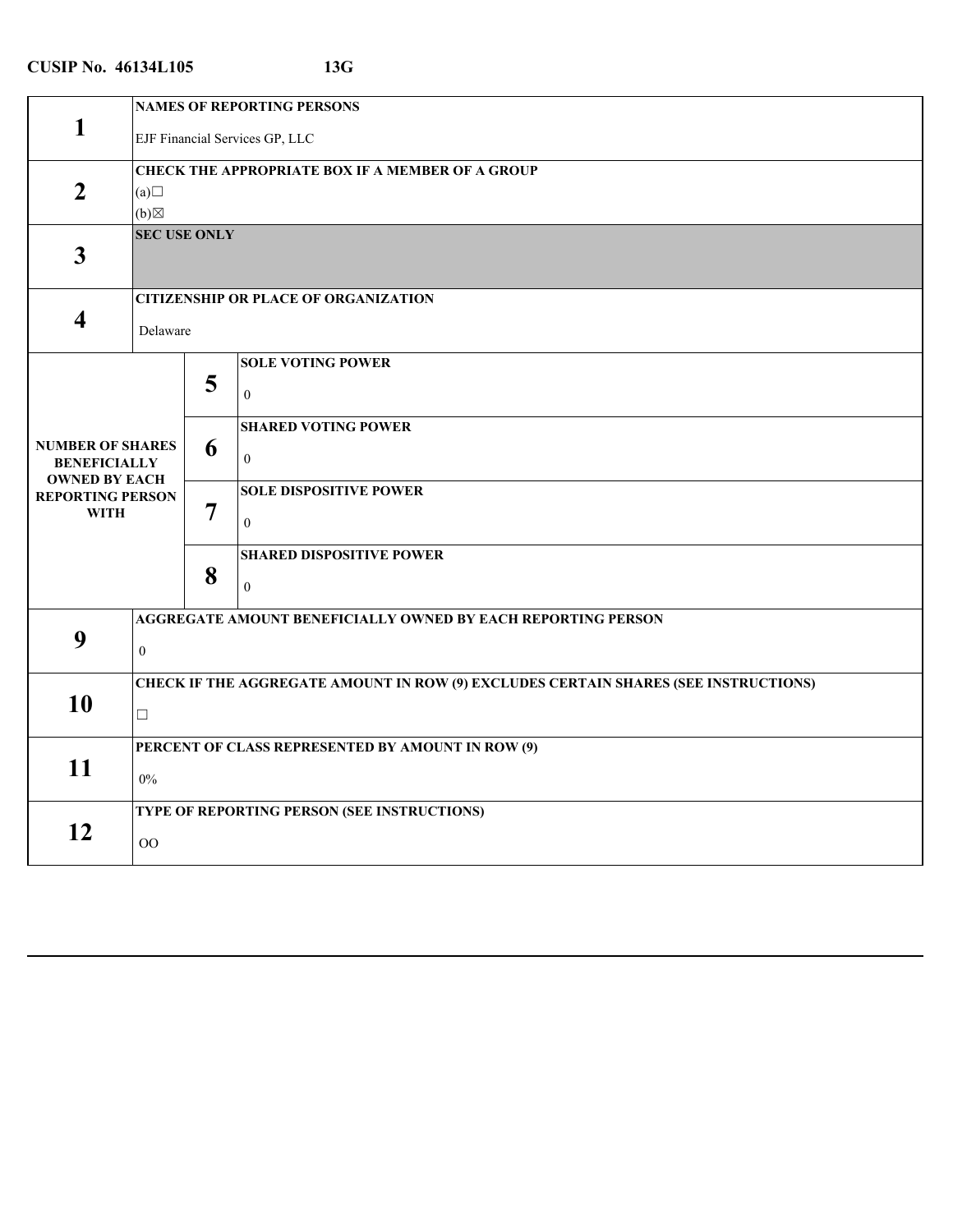#### **Item 1. (a)** Name of Issuer

Investar Holding Corp.

# **Item 1. (b) Address of Issuer's Principal Executive Offices**

7244 Perkins Road Baton Rouge, Louisiana 70808

# **Item 2. (a)** Name of Person Filing

This Amendment No. 2 to Schedule 13G is being filed on behalf of the following persons (the "Reporting Persons")\*:

- (i) EJF Capital LLC;
- (ii) Emanuel J. Friedman;
- (iii) EJF Sidecar Fund, Series LLC Series E ("Sidecar E");
- (iv) EJF Financial Services Fund, LP (the "Financial Services Fund"); and
- (v) EJF Financial Services GP, LLC.

\*Attached as Exhibit A is a copy of an agreement among the Reporting Persons that this Amendment No. 2 to Schedule 13G is being filed on behalf of each of them.

# **Item 2. (b) Address of Principal Business Office or, if None, Residence**

The address of the principal business office of each Reporting Person is:

2107 Wilson Boulevard Suite 410 Arlington, VA 22201

# **Item 2. (c) Citizenship**

See Item 4 of the attached cover pages.

**Item 2. (d) Title of Class of Securities**

Common Stock, par value \$1.00 per share ("Common Stock")

**Item 2. (e) CUSIP Number**

46134L105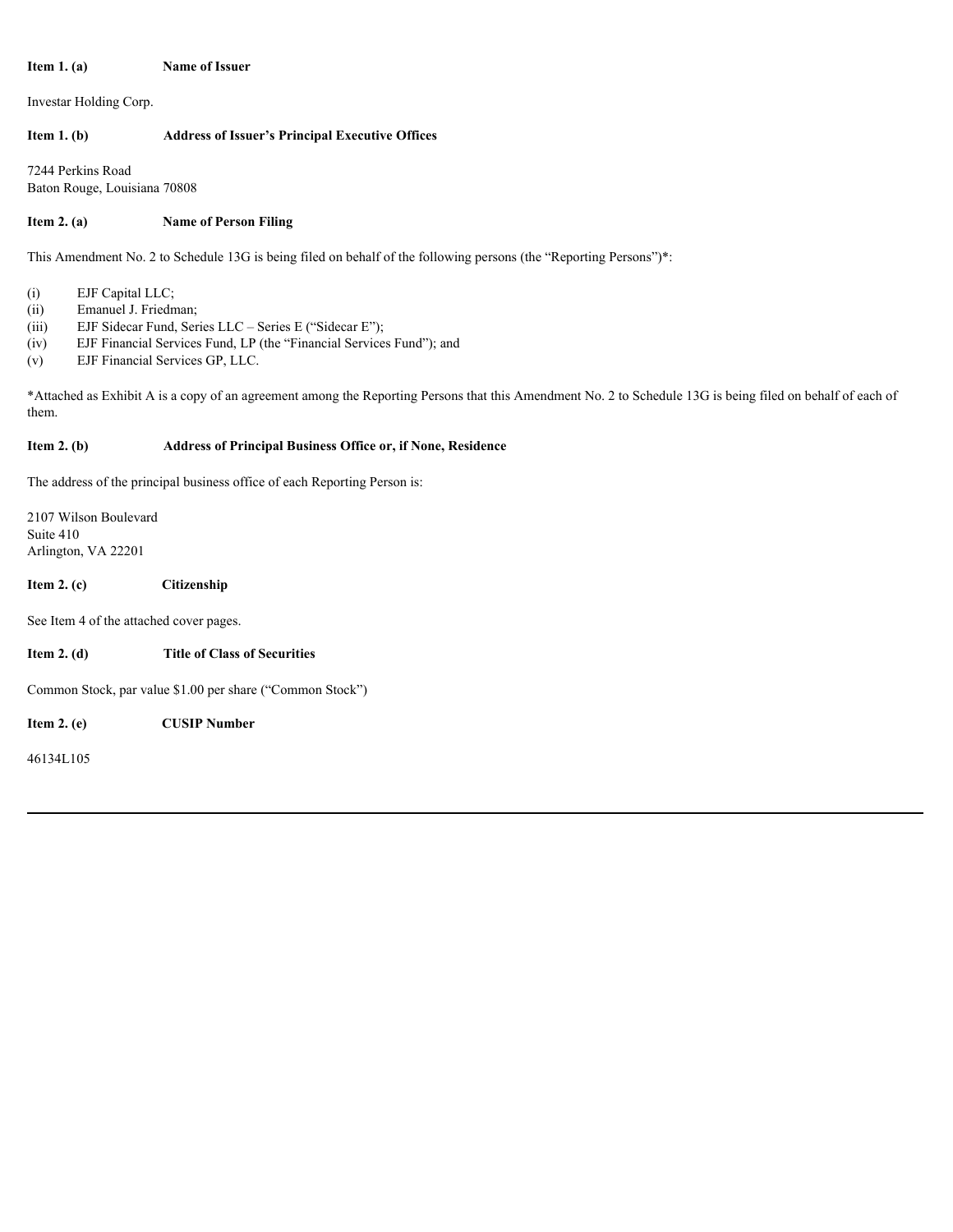## **Item 3. If This Statement is Filed Pursuant to Rule 13d-1(b), or 13d-2(b) or (c), Check Whether the Person Filing is a:**

Not Applicable.

| Ownership |  |
|-----------|--|
|           |  |

(a) Amount beneficially owned:

See Item 9 of the attached cover pages.

(b) Percent of class:

See Item 11 of the attached cover pages.

- (c) Number of shares as to which such person has:
	- (i) Sole power to vote or to direct the vote:

See Item 5 of the attached cover pages.

(ii) Shared power to vote or to direct the vote:

See Item 6 of the attached cover pages.

(iii) Sole power to dispose or to direct the disposition:

See Item 7 of the attached cover pages.

(iv) Shared power to dispose or to direct the disposition:

See Item 8 of the attached cover pages.

# **Item 5. Ownership of Five Percent or Less of a Class**

If this statement is being filed to report the fact that as of the date hereof the reporting person has ceased to be the beneficial owner of more than five percent of the class of securities, check the following [X].

## **Item 6. Ownership of More than Five Percent on Behalf of Another Person**

Not Applicable.

| Item 7.         | Identification and Classification of the Subsidiary Which Acquired the Security Being Reported on by the Parent Holding Company |
|-----------------|---------------------------------------------------------------------------------------------------------------------------------|
| Not Applicable. |                                                                                                                                 |
| Item 8.         | <b>Identification and Classification of Members of the Group</b>                                                                |
| Not Applicable. |                                                                                                                                 |
| Item 9.         | <b>Notice of Dissolution of Group</b>                                                                                           |
| Not Applicable. |                                                                                                                                 |
|                 |                                                                                                                                 |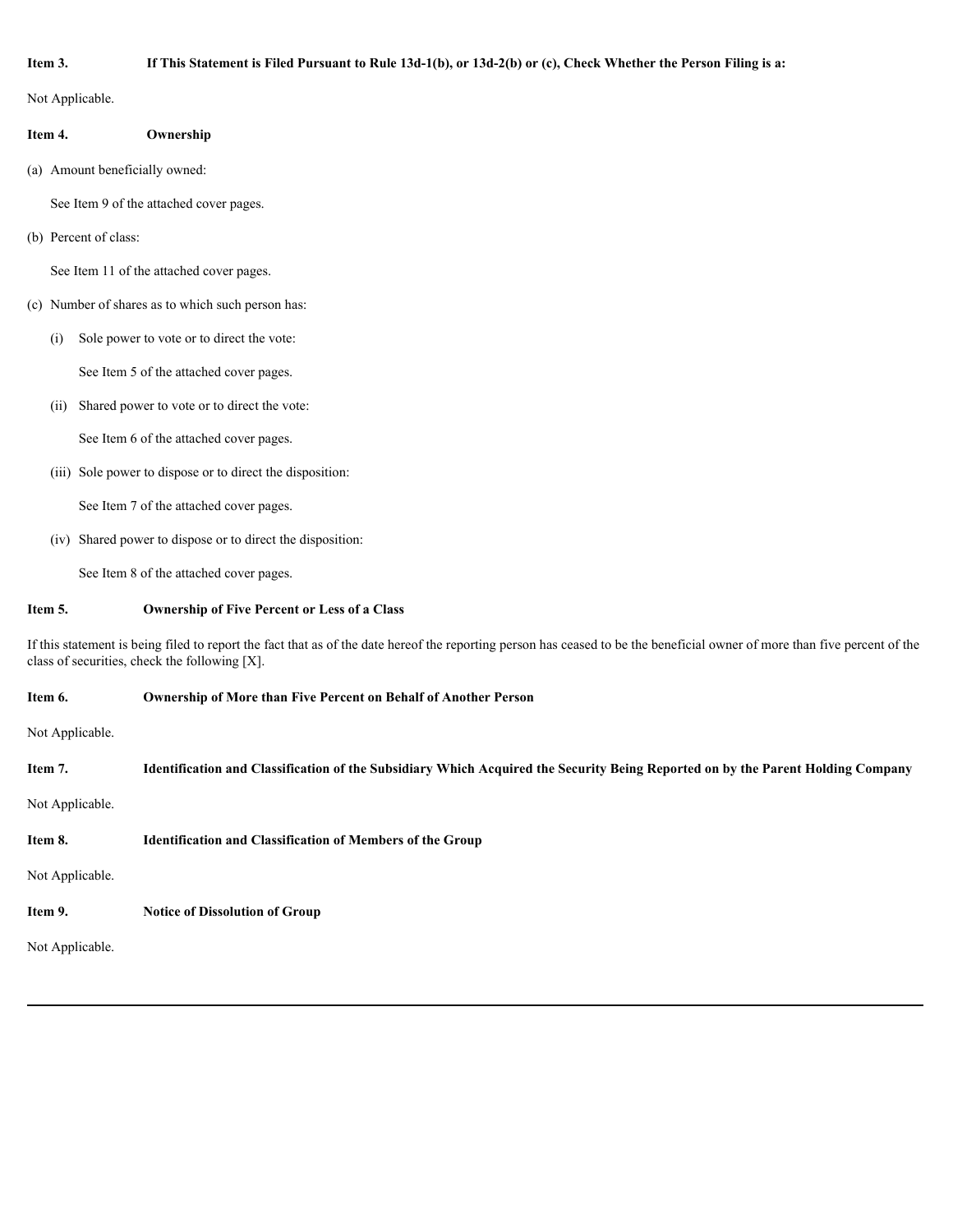## **Item 10. Certification**

By signing below I certify that, to the best of my knowledge and belief, the securities referred to above were not acquired and are not held for the purpose of or with the effect of changing or influencing the control of the issuer of the securities and were not acquired and are not held in connection with or as a participant in any transaction having that purpose or effect.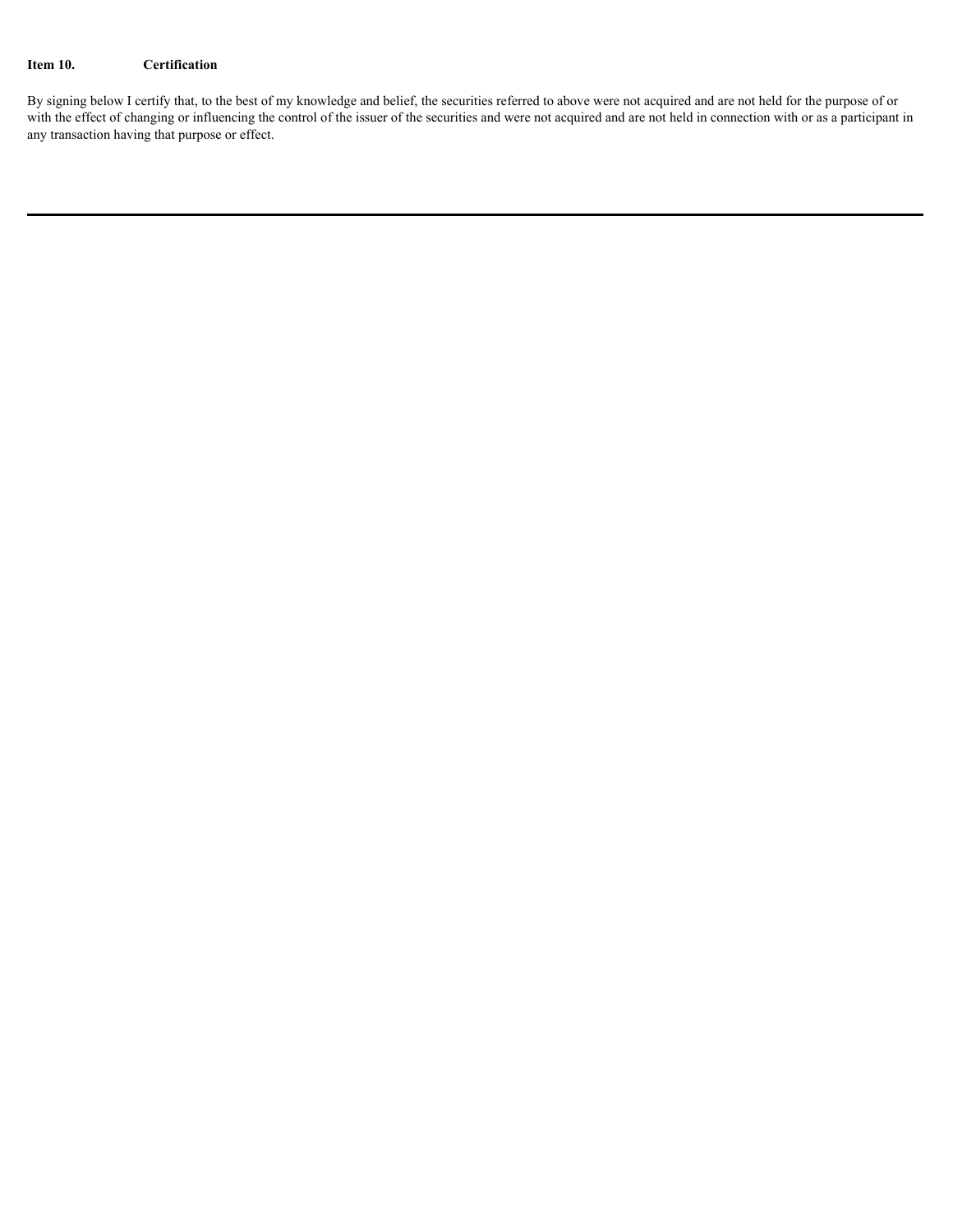#### **SIGNATURE**

After reasonable inquiry and to the best of my knowledge and belief, I certify that the information set forth in this statement is true, complete and correct.

Dated: February 25, 2022

#### **EJF CAPITAL LLC**

- By: /s/ David Bell
	- Name: David Bell Title: General Counsel

## **EMANUEL J. FRIEDMAN**

By: /s/ Emanuel J. Friedman Name: Emanuel J. Friedman

#### **EJF SIDECAR FUND, SERIES LLC – SERIES E**

- By: EJF CAPITAL LLC
- Its: Managing Member
- By: /s/ David Bell

Name: David Bell Title: General Counsel

## **EJF FINANCIAL SERVICES FUND, LP**

- By: EJF FINANCIAL SERVICES GP, LLC Its: General Partner
- By: EJF CAPITAL LLC
- Its: Sole Member
- By: /s/ David Bell
	- Name: David Bell Title: General Counsel

#### **EJF FINANCIAL SERVICES GP, LLC**

- By: EJF CAPITAL LLC
- Its: Sole Member
- By: /s/ David Bell
	- Name: David Bell Title: General Counsel